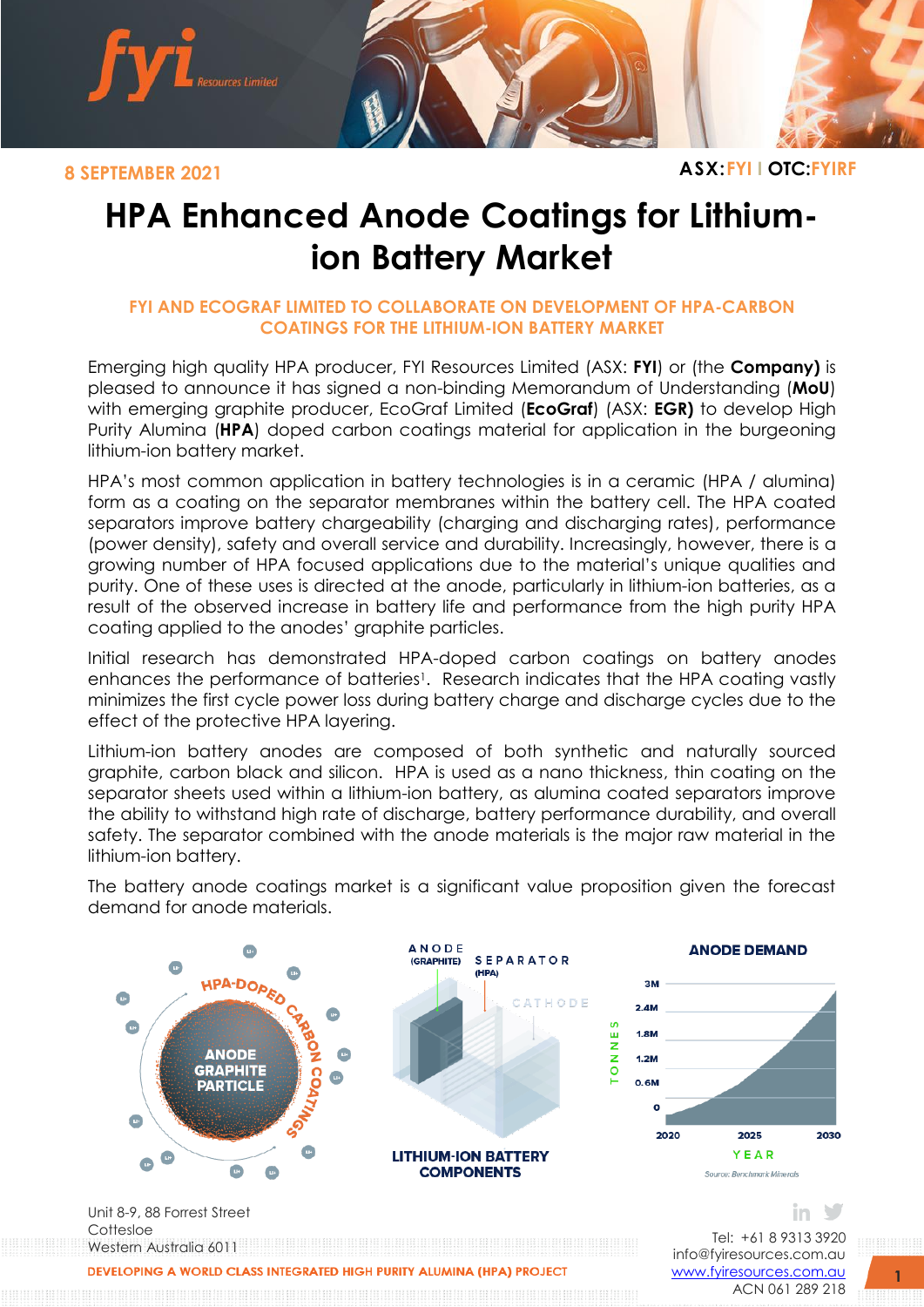

The MoU sets out a technical program, which will include FYI's HPA and EcoGraf's purified spherical graphite (**SpG**).

The initial technical program to produce and evaluate high purity alumina-doped carbon coated SpG will include:

- Development of the efficient utilisation of HPA and/or its ceramic derivatives and formulation as a coating precursor for battery anode material and separators;
- Development of an appropriate ALD Coating (Atomic Layer Deposition) process using HPA as coating precursor specific to EcoGraf high purity SpG; and
- Battery Coin Cell testing development program for evaluating the performance of HPA ceramic coated EcoGraf™ SpG

Funding of the technical program will be shared equally. The FYI and EGR research collaboration will also include evaluation of alumina and graphite composites for new battery technologies and materials in clean energy applications.

Subject to successfully completing the testwork programs, the parties will then agree on the key commercial principles for further collaboration.

FYI are in discussion with Alcoa of Australia Limited negotiating a possible joint venture (JV) regarding FYI's innovative high quality HPA refining process. The JV discussions include participating in selected potential downstream and value-add HPA development and commercialisation opportunities within the electric vehicle, static power, LED and other niche HPA market segments.

FYI and EcoGraf look forward to reporting the programs and the results as they progress.

*Note 1, Synthesis of Alumina-Coated Natural Graphite for Highly Cycling Stability and Safety of Li-Ion Batteries January 2019, Journal of Chemistry. DOI:10.1002/cjoc.201800559*

This announcement is authorised for release by the Board of FYI.

## **For more information please contact:**

Roland Hill Managing Director Tel: +61 414 666 178 [roland.hill@fyiresources.com.au](mailto:roland.hill@fyiresources.com.au)